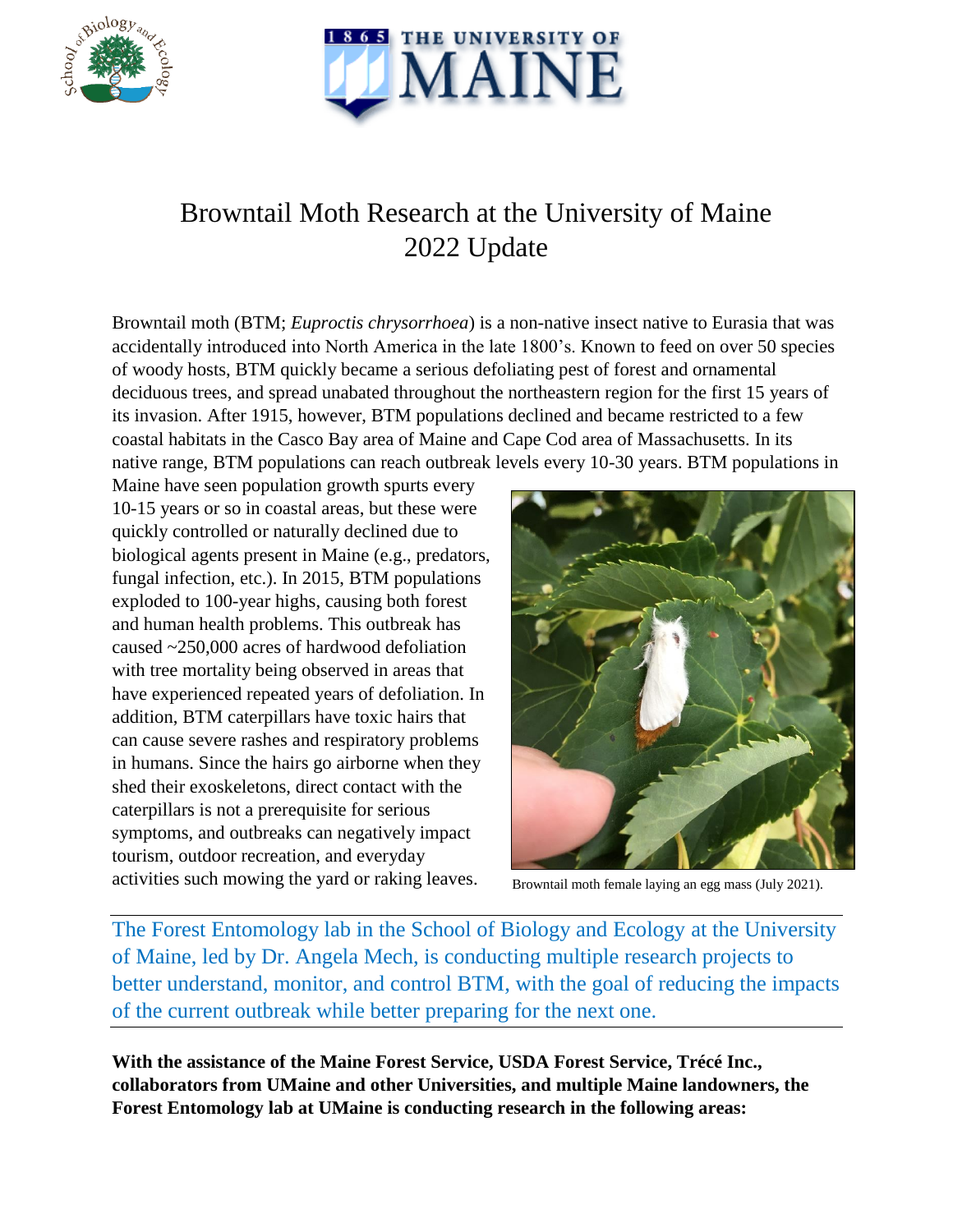



- 1. **Establish a Long-term Monitoring Program.** Models that can predict insect population densities based on the number of males caught in pheromone-baited traps have been used for a number of insect pest species as an early predictor of outbreaks (to detect when populations are experiencing the onset of their building phase). Monitoring is an integral part of early-intervention strategies aimed at preventing populations from reaching outbreak levels. To reach this goal, the following research is necessary:
	- a. *Determine the most effective pheromone lure-trap type combination*. Working with Trécé Inc., we are testing different purity levels and concentrations of BTM's female sex pheromone as well as different trap styles and colors. For a

successful monitoring program, it is important that the lure and trap are able to effectively capture males, especially when BTM population levels are low (i.e., during the non-outbreak phase). Preliminary 2021 trials found the synthesized pheromone to be effective at attracting male BTM, and additional trials will be conducted during the summer 2022 flight season to finalize the lure-trap combination that will be used moving forward.



Hanging a pheromone-baited trap to capture browntail moth males.

- b. *Develop a BTM population density predictive model*. Starting in summer 2022, and continuing through at least 2026, pheromone traps will be set up across Maine in different population densities (no BTM to High population levels). Male BTM catch data will be collected yearly and correlated to the number of winter webs in each trap area. The predictive model will help answer the question "how many males in a trap equates to a damaging population level?" and can be used to develop risk assessments.
- 2. **Test Mating Disruption**. This method is based on the concept that insect sex pheromones can be used to suppress pest populations by releasing high enough concentrations that the males become confused and can no longer find females. This method can be used over large areas, does not directly affect natural enemies, is cheaper than using chemicals, has minimal non-target effects, is environmentally friendly, and can be highly effective. Species-specific behavior modifying semiochemicals (i.e., pheromones) can therefore result in a longer-term reduction of pest populations compared to conventional pesticides, which may need to be reapplied yearly. Mating disruption is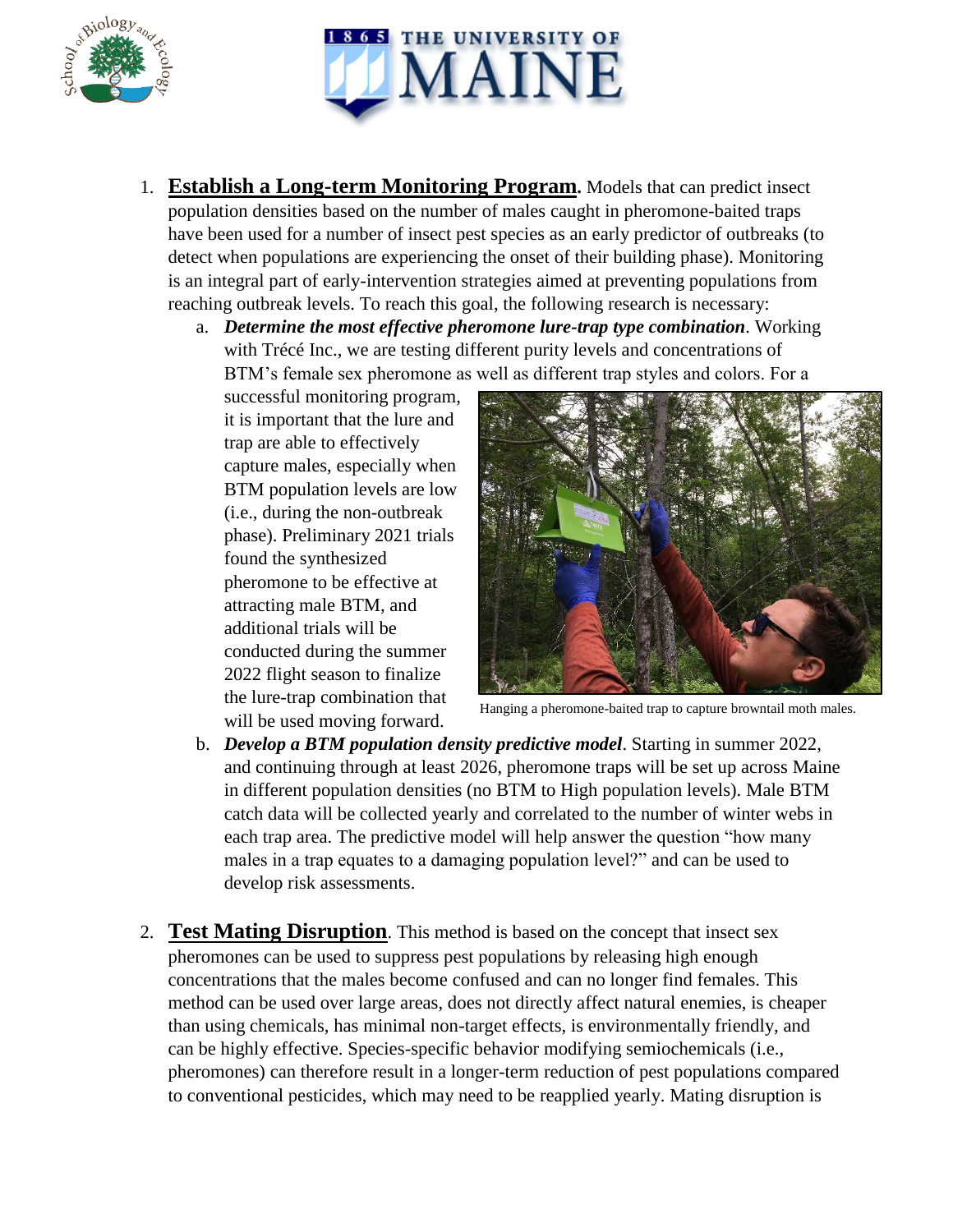



not effective for all insect species, but BTM has many traits that indicate mating disruption could successfully work at suppressing populations – there is only one generation per year, adult flight seasons are short and highly synchronized, and the heavy females only lay a single egg mass and do not appear to be efficient fliers. The following research is necessary to test this control method:

- a. *Determine if the synthesized pheromone successfully confuses male BTM.* Starting in summer 2022, different concentrations of the female sex pheromone will be used to determine at which rate the males are unable to find a virgin female.
- b. *Determine the synthesized pheromone plume distance.* Starting summer 2022, tests will be conducted to determine the plume size of the pheromone lures. This will help us determine the number of lures and/or loading rate that would need to be used per unit area in larger field trials (2023 start).
- 3. **Determine attractiveness of light.** It is well known that moths are typically attracted to lights, but different species of moths can be attracted to different parts of the solar spectrum. For example, some species are strongly drawn to the blue or UV parts of the spectrum. The reason for this attractiveness is still being studied, but one of the hypotheses is that males use light as a cue to find females, particularly if their wings reflect that light. Being that BTM females are white and that BTM nests can be found in higher numbers near lights, this may be the case. It is currently unknown which part of the light spectrum attracts browntail moth, but if their vision is restricted to particular wavelengths, then lights that emit *other* wavelengths may not be as attractive. Using light bulbs that are not visible to BTM could potentially result in fewer BTM nests near houses. To determine if this is the case, the following research is necessary:



Browntail moth adults on lamppost.

a. *Determine the attractiveness of commercially available light bulbs***.** During the summer 2022 BTM flight season, we will test the attractiveness of different light bulbs in a

choice lab experiment, as well as observation studies quantifying the BTM moth populations at different types of outdoor lights.

b. *Determine if outdoor lights increase the number of BTM nests***.** During the winter of 2022, winter webs were counted per tree and will be correlated to the distance to the nearest light source. The type of bulb for each light source will be determined and then correlated to the number of nests to determine whether certain outdoor bulb types result in an increase in BTM populations. Results will assist in recommendations regarding the use of outdoor lights.